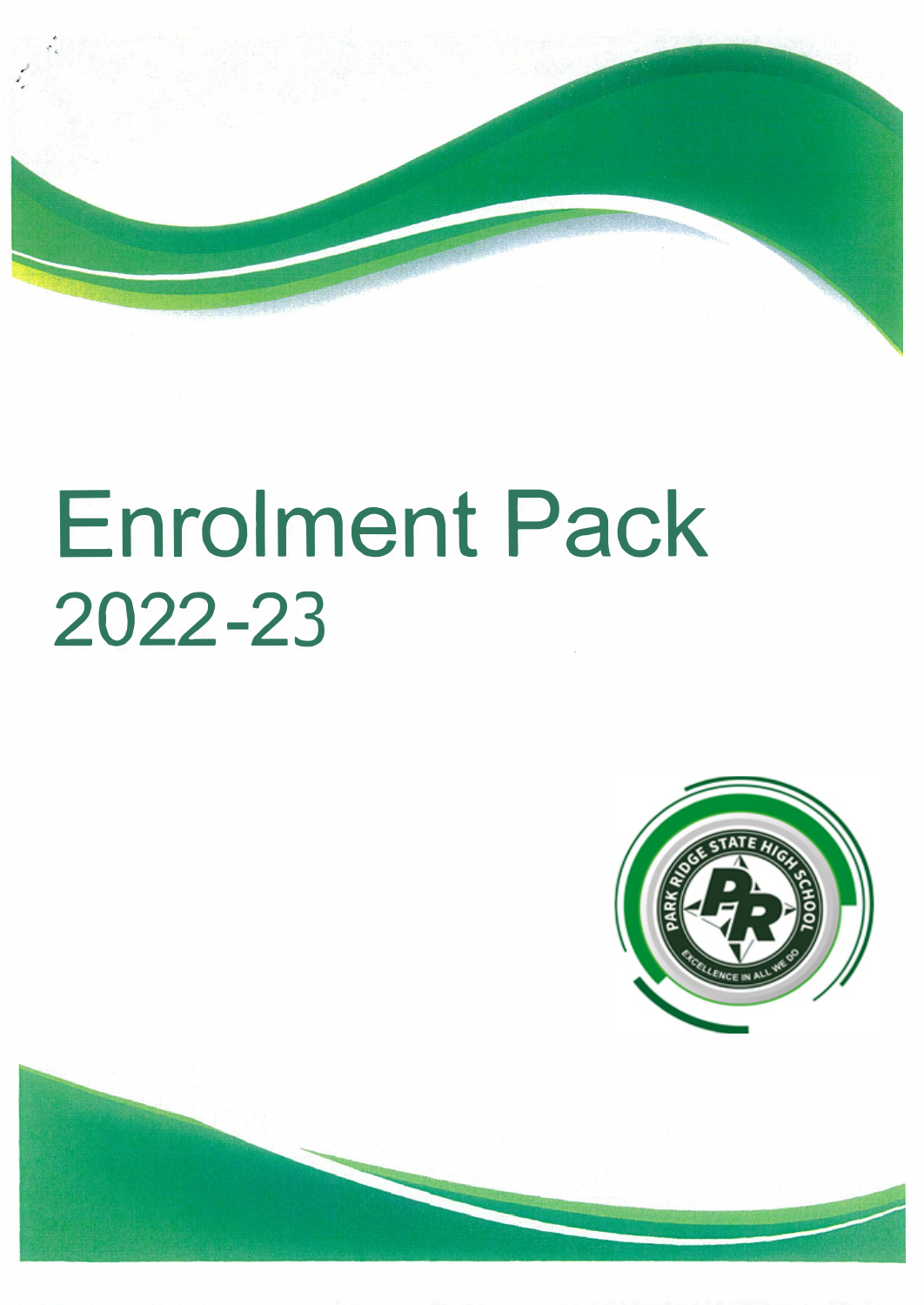Dear Parent/Guardian,

On behalf of our entire staff here at Park Ridge State High School, I'd like to welcome you and your child on the journey to becoming part of our school community.

Our school has much to offer students and we are proud of our emerging reputation for high standards of learning and success across multiple disciplines. Students are taught and encouraged to develop themselves in keeping with our ethos and to uphold our vision: *'Excellence in all we do.'*

This vision is not just about academic achievement; instead it is how students embody 'excellence' and approach each challenge, setback and success they are met with. It's an attitude, an outlook and a way of life here at Park Ridge State High School.

I am excited about the direction our school is taking and the unique opportunities we are generating for our talented and diverse students. We have a strong community of families, organisations and business partners that invest their time and energy to provide the best learning prospects and support networks for our students.

I hope to see you join the many other families that we have working with us to provide quality education for your child.

Kind regards,

Aharon formos

Sharon Amos

Principal